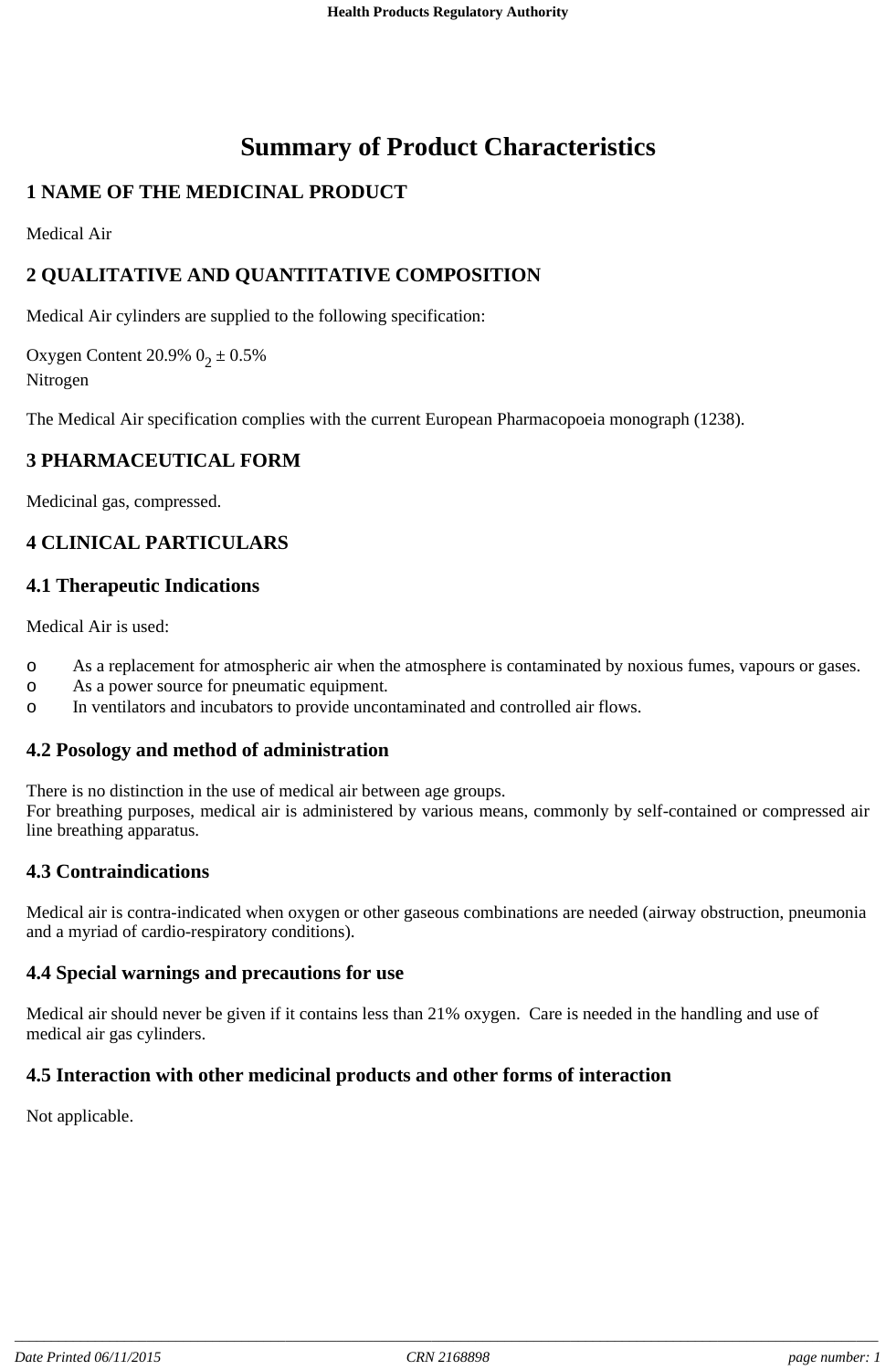# **4.6 Fertility, pregnancy and lactation**

Medical air does not adversely affect pregnancy and lactation.

#### **4.7 Effects on ability to drive and use machines**

The use of medical air does not affect the ability to drive or use machinery.

#### **4.8 Undesirable effects**

Not applicable.

Reporting of suspected adverse reactions

Reporting suspected adverse reactions after authorisation of the medicinal product is important. It allows continued monitoring of the benefit/risk balance of the medicinal product. Healthcare professionals are asked to report any suspected adverse reactions via HPRA Pharmacovigilance, Earlsfort Terrace, IRL - Dublin 2; Tel: +353 1 6764971; Fax: +353 1 6762517. Website: www@hpra.ie; e-mail: medsafety@hpra.ie.

#### **4.9 Overdose**

None applicable.

# **5 PHARMACOLOGICAL PROPERTIES**

## **5.1 Pharmacodynamic properties**

Pharmacotherapeutic Group: Medical Gas ATC Code: V03AN

The characteristics of medical air are:

| $\overline{\phantom{a}}$ | Odourless, colourless gas. |                                |
|--------------------------|----------------------------|--------------------------------|
| $\overline{\phantom{0}}$ | Molecular weight           | 29.00                          |
| $\overline{\phantom{0}}$ | Boiling point              | $-194$ °C (at 1 bar)           |
| $\overline{\phantom{0}}$ | Density                    | $1.225\text{kg/m}^3$ (at 15°C) |

Atmosphere air contains approximately 12% oxygen, 78% nitrogen and 1% argon with trace contents of other inert gases (xenon, neon, krypton).

The nitrogen is absolutely inert, but the oxygen in air is essential to life for its cellular respiratory function.

## **5.2 Pharmacokinetic properties**

Under conditions of normal atmospheric pressure, the pharmacokinetic data on air, are essentially those of respiration, oxygen carriage and cellular metabolism and are inapplicable.

## **5.3 Preclinical safety data**

Not applicable.

## **6 PHARMACEUTICAL PARTICULARS**

#### **6.1 List of excipients**

None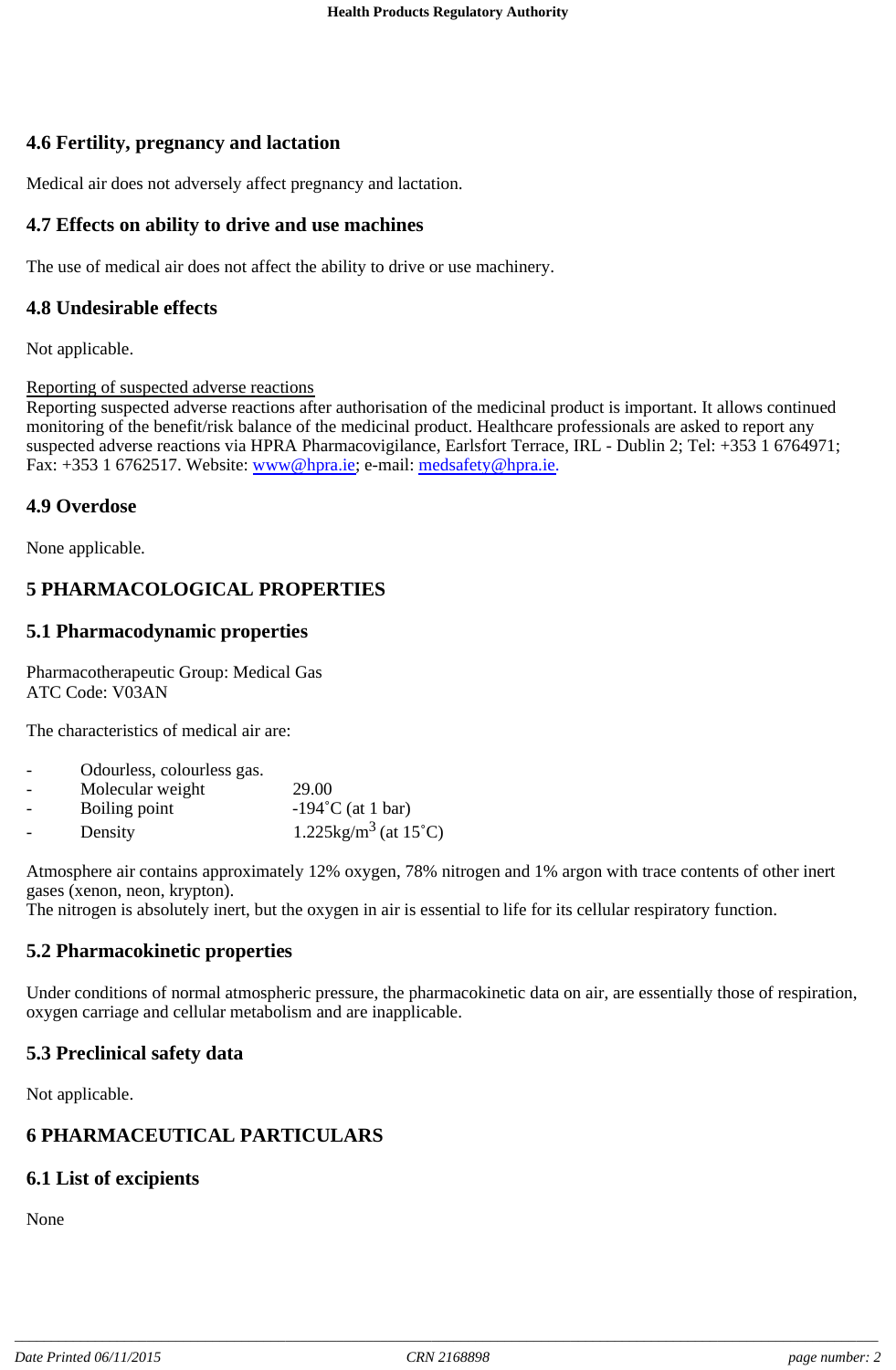## **6.2 Incompatibilities**

Medical air is non-flammable but supports combustion. It is highly dangerous when in contact with oils, gases, tarry substances and many plastics due to the risk of spontaneous combustion with high pressure gases.

#### **6.3 Shelf life**

1 year.

#### **6.4 Special precautions for storage**

Medical Air cylinders should be:

- stored under cover, preferably inside, kept dry and clean, and not subjected to extremes of heat or cold and away from stocks of combustible material.
- stored separately from industrial and other non-medical cylinders.
- stored to maintain separation between full and empty cylinders.
- used in strict rotation so that cylinders with the earliest filling date are used first.
- stored separately from other medical cylinders within the store
- F size cylinders and larger should be stored vertically. E size cylinders and smaller should be stored horizontally.

Warning notices prohibiting smoking and naked lights must be posted clearly in the cylinder storage area and the Emergency Services should be advised of the location of the cylinder store.

Care is needed when handling and using Medical Air cylinders.

#### **6.5 Nature and contents of container**

A summary of Medical Air cylinders, their size and construction, type of valve fitted and valve outlet pressure is detailed below:

| Cylinder size | <b>Gas Content</b> | Cylinder     | Valve Outlet          | Valve Outlet       |
|---------------|--------------------|--------------|-----------------------|--------------------|
|               | (litres)           | Construction |                       | Pressure bar $(g)$ |
| AZ            | 160                | Aluminium    | Pin Index             | 137                |
| E             | 640                | <b>Steel</b> | Pin Index             | 137                |
|               |                    |              | Thumbwheel            |                    |
|               |                    |              | valve                 |                    |
| $\mathbf{F}$  | 1280               | <b>Steel</b> | BS 341 No.3           |                    |
|               |                    |              | Top Outlet MPR        |                    |
|               |                    |              | Valve                 |                    |
| G             | 3200               | <b>Steel</b> | BS 341 No.3           | 137                |
|               |                    |              | <b>Top Outlet MPR</b> |                    |
|               |                    |              | Valve                 |                    |
|               | 6400               | Steel        | Side spindle Pin      | 137                |
|               |                    |              | <b>Index Valve</b>    |                    |

#### *Cylinders*

All cylinders used for the storage of Medical Air are manufactured from high tensile steel or aluminium.

The cylinders are designed with working pressure of at least 137 bar (g). The cylinders are coloured grey with a black and white quartered shoulder.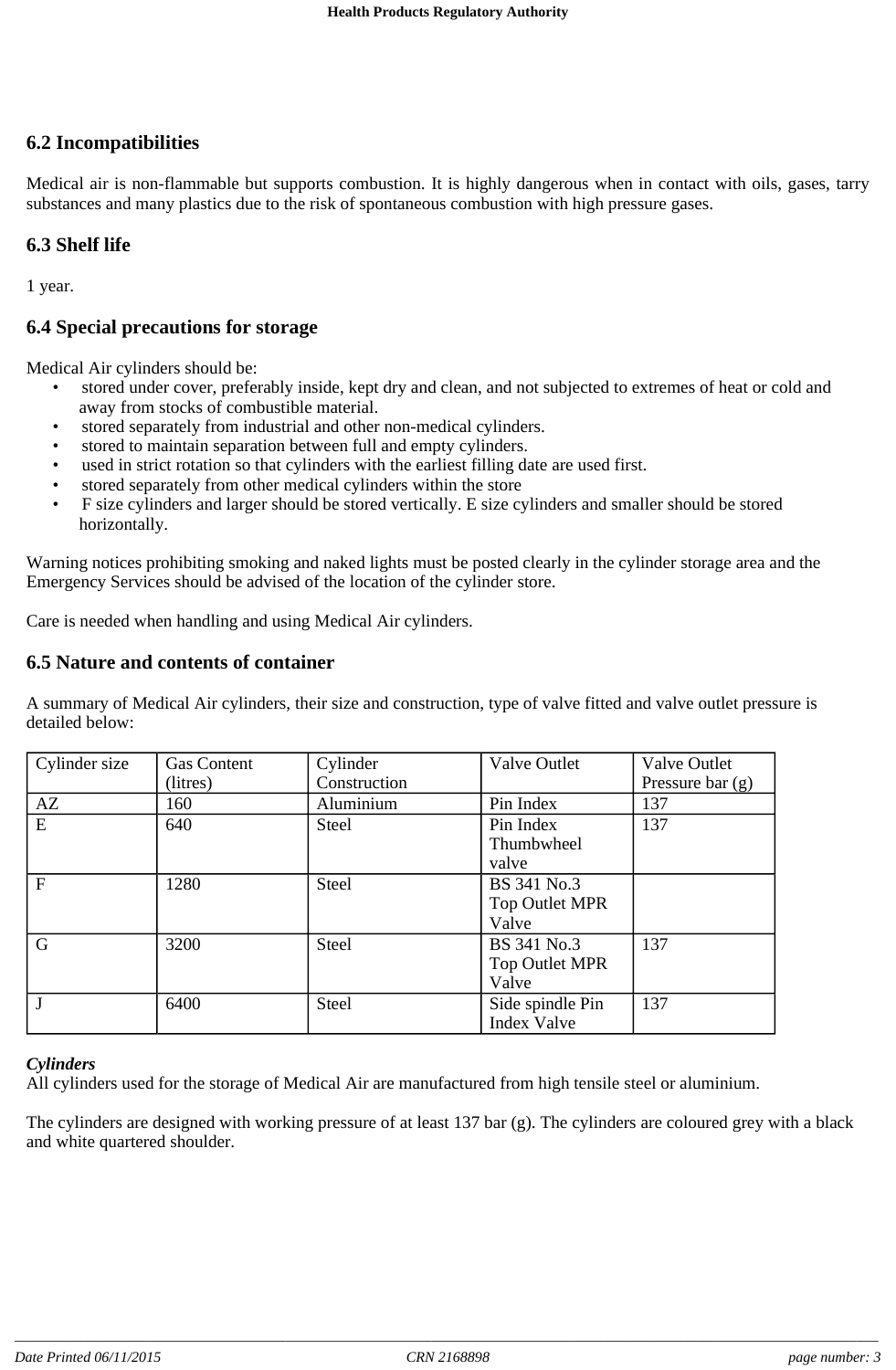#### *Cylinder Valves*

Medical Air cylinders are fitted with valves with outlet connections that conform to either IS0 407 (pin index) or BS 341 (5/8" BSP F) and are filled to 137 bar (g).

These cylinder valves are constructed from high tensile brass with a steel spindle fitted with a Nylon 6.6 insert. Cylinders are designed to be used with an additional pressure regulator

#### *Cylinders for use with MRI Scanners*

The AZ Medical Air cylinder shell is manufactured from aluminium and the valve from high tensile brass and other non-magnetic components that are not attracted by high magnetic fields. The AZ Medical Air cylinder label carries the statement 'Suitable for use with MRI scanners' and is the only package that is specified as suitable for use within the vicinity of MRI scanners.

#### **6.6 Special precautions for disposal of a used medicinal product or waste materials derived from such medicinal product and other handling of the product**

All personnel handling Medical Air cylinders should have adequate knowledge of:

- properties of the gas
- correct operating procedures for the cylinder
- precautions and actions to be taken in the event of an emergency.

#### **Preparation for use**

To prepare the cylinder for use:

- remove the tamper evident seal and the valve outlet protection cap. Ensure the cap is retained so that it can be refitted after use.
- ensure that an appropriate Medical Air regulator is selected for connection to the cylinder.
- ensure the connecting face on the regulator is clean and the sealing washer fitted is in good condition.
- connect the regulator, using moderate force only and connect the tubing to the regulator / flowmeter outlet. Only the appropriate regulator should be used for the particular gas concerned.
- never use excessive force when connecting equipment to cylinders.
- open the cylinder valve slowly and check for any leaks.

#### **Leaks**

Having connected the regulator or manifold yoke to the cylinder check the

connections for leaks using the following procedure:

- Should leaks occur this will usually be evident by a hissing noise.
- Should a leak occur between the valve outlet and the regulator or manifold yoke, depressurise and remove the fitting and fit an approved sealing washer.
- Reconnect the fitting to the valve with moderate force only, fitting a replacement regulator or manifold tailpipe as required.
- Sealing or jointing compounds must never be used to cure a leak.
- If leak persists, label cylinder and return to BOC

#### *Use of cylinders*

When Medical Air cylinders are in use ensure that they are:

- only used for medicinal purposes.
- turned off, when not in use, using only moderate force to close the valve
- only moved with the appropriate size and type of trolley or handling device.
- handled with care and not knocked violently or allowed to fall.
- firmly secured to a suitable cylinder support when in use.
- not used in the vicinity of persons smoking or near naked lights.

## *Use of cylinders with MRI scanners*

When Medical Air cylinders are required to be used in the vicinity of MRI scanners, they should be tested with the appropriate equipment to ensure that they have no components that are attracted by high magnetic fields. It is recommended that only AZ Medical Air cylinder are used in the vicinity of MRI scanners.